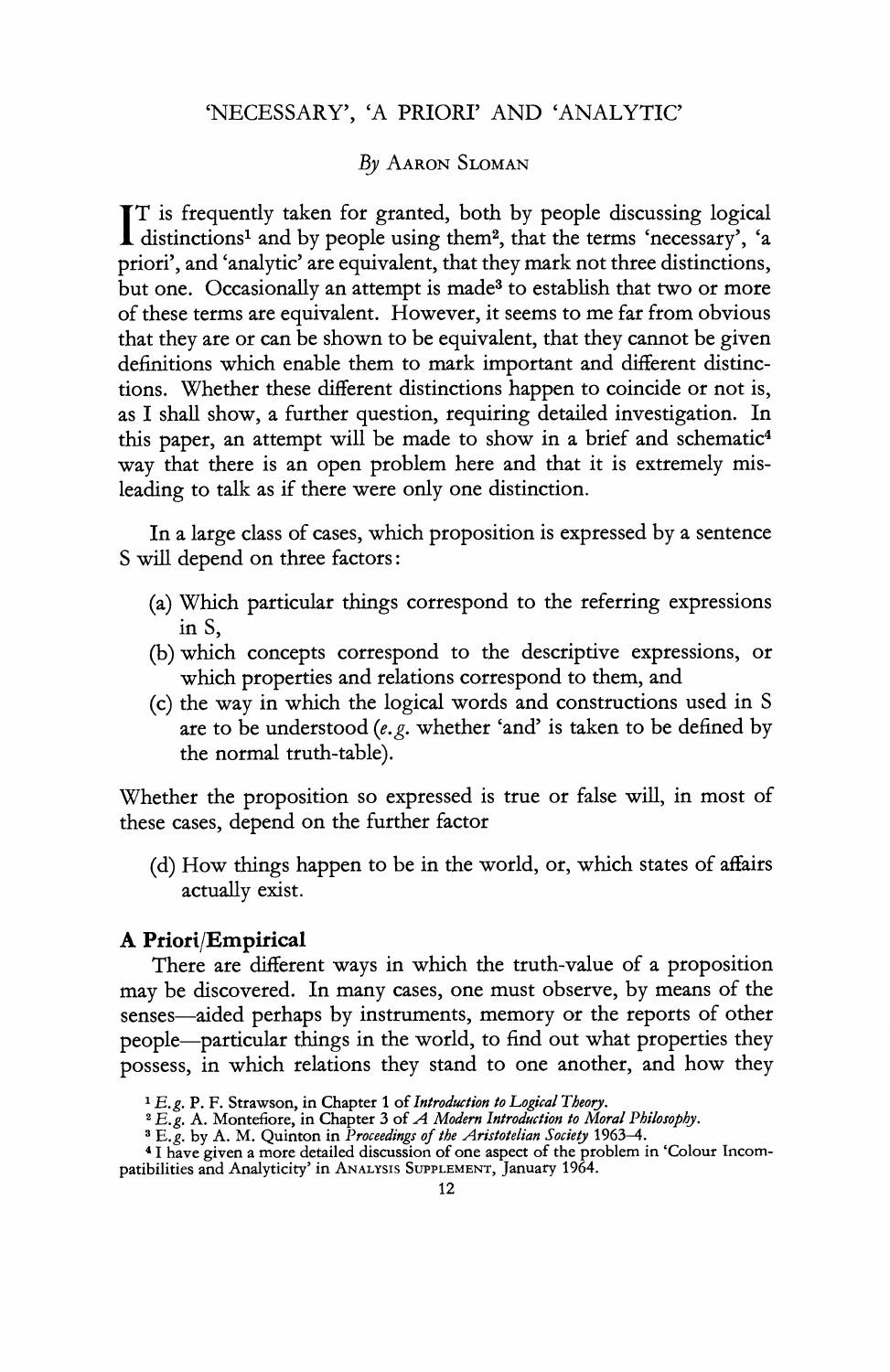behave. This way of coming to know things is empirical. If the truthvalue of a proposition is discovered by some other means, e.g. by carrying out a mathematical proof in one's head, or by employing some logical technique, then it is known *non-empirically* or a *briori*. (These may be taken as equivalent terms.) We have here a distinction between ways of coming to know things; so, since guessing is not a way of coming to know, it does not fit into either half of the distinction. A proposition may be said to be *a* priori if its truth-value can be known a priori. If it can be known only empirically, then it is an empirical (or a posteriori) proposition. If it is possible to discover the truth-value of a proposition *either* empirically or non-empirically,<sup>1</sup> that is, if it can be known in both ways, then it is a priori. If there are any propositions whose truth-value cannot be known at all (see below) then they are neither empirical nor a priori, according to this definition.

Among the propositions which can be discovered a priori it is possible to pick out a number of subclasses, depending on exactly how the discovery can be made.

### **Logical Truths and Falsehoods**

If it is possible to discover the truth-value of a proposition expressed by a sentence S simply by investigating the factor  $(c)$ , *i.e.* the meanings of the logical constants employed, taking into account the structure of the sentence (e.g. facts like repetitions of the same descriptive word) and applying purely logical considerations, without taking any account of factors (a), (b), or (d), then the proposition is said to be *logically true* (or false) or true (or false) in virtue of its logical form. By 'logical considerations' are meant ones which are completely topic-neutral insofar as they take no account of specific features of the things or properties referred to by the non-logical words used in S, but only their logical type  $(e.g.$ whether they are referring expressions or descriptive expressions, or relational terms, etc.). It follows from the above definitions that all logically true propositions can be known non-empirically, and are therefore a priori.

#### **Analytic/Synthetic**

In some cases  $(e.g. 'All unmarried uncles are brothers'), although$ factor (c) alone does not fully determine the truth-value of the proposition expressed by S, the truth-value may nevertheless be discoverable in an a priori manner from this factor plus further information about the defining relations between the non-logical words in S. All that is needed

*E,g,* one **can** discover a priori that all unmarried uncles are brothers. On the other hand, a person who had not thought out **all** the logical connections might investigate this empirically by asking every man in turn whether he was an uncle, whether he was married, and whether he was a brother. One who did this would be doing something unnecessary, but not something irrelevant. Students of psychology and the social sciences may be able to think of examples of similar unnecessary investigations.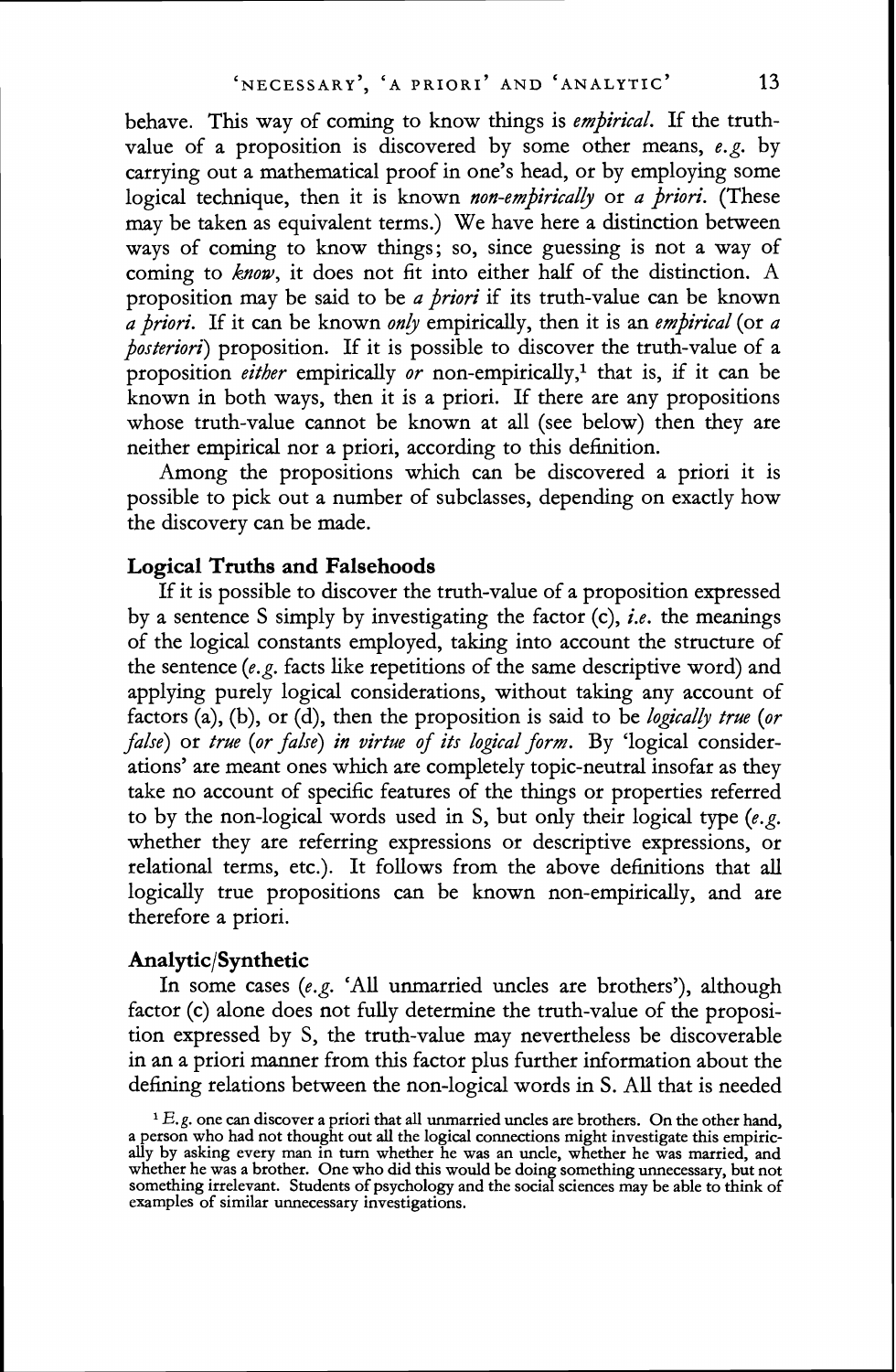## 14 ANALYSIS

may be simply a specification of what the relations are between the words, without their actual meaning being specified. *(E.g.* it may be enough to know that 'uncle' is a descriptive expression which means the same as 'brother or brother-in-law of a parent', and that 'brother-in-law' means the same as 'one who is married to a sister', without knowing what any of these expressions mean—though in that case one will not, of course, know exactly which proposition is expressed by a sentence using these words.) If the truth-value of the proposition expressed by S can be discovered or demonstrated in this way, *i.e.* using purely logical considerations based on (c) and defining relations<sup>1</sup> between nonlogical words in S, then the statement is said to be *analytic* (analytically true, or analytically false). Any proposition whose truth-value cannot be discovered in this way is said to be *synthetic*. For example, if knowledge of its truth-value has to be based on (d), or on non-logical considerations which are peculiar to the specific content or subject matter of the proposition  $(e, g, p$  propositions about colours, or about geometrical shapes), then the proposition must be synthetic.

It follows from the above definitions that every analytic proposition is a priori (its truth-value can be known a priori), but the converse remains problematic. The definition of 'analytic' is intended to be taken in such a way that all propositions which are logically true or logically false are included in the class of analytic propositions. We have thus found a wider and a narrower class of a priori propositions, leaving it open whether there are still more.

#### **Necessary/Contingent**

How things happen to be in the world might have been different. That is to say, the actual states of affairs might not have existed, and others might have existed in their place. There is a green type-writer in front of me, but there might have been a black one, or none at all. If we take full account of all these possibilities we can say that there is a class of possible states of the world, of which only one actually exists. (Or we might talk about a class of possible worlds. This should not be taken to imply that the class would consist of clearly differentiable discrete entities.) If a proposition has a truth-value which depends on factor (d), this means that its truth-value would have been different if some other possible state of affairs had existed in the world, that is, if the things in the world or their properties and behaviour or mutual relations had been different from what they are. In this case we have a *contingent* proposition.

Defining relations need not be synonymy relations, nor need they be relations between verbally definable words. For example, ostensively defined concepts  $(e.g.$  the concepts 'red' and 'orange'?) may be indeterminate in a way that can be eliminated by the stipulation that they are to be incompatible. For more on this, see the article referred to in footnote 4, p. 12 *supra.*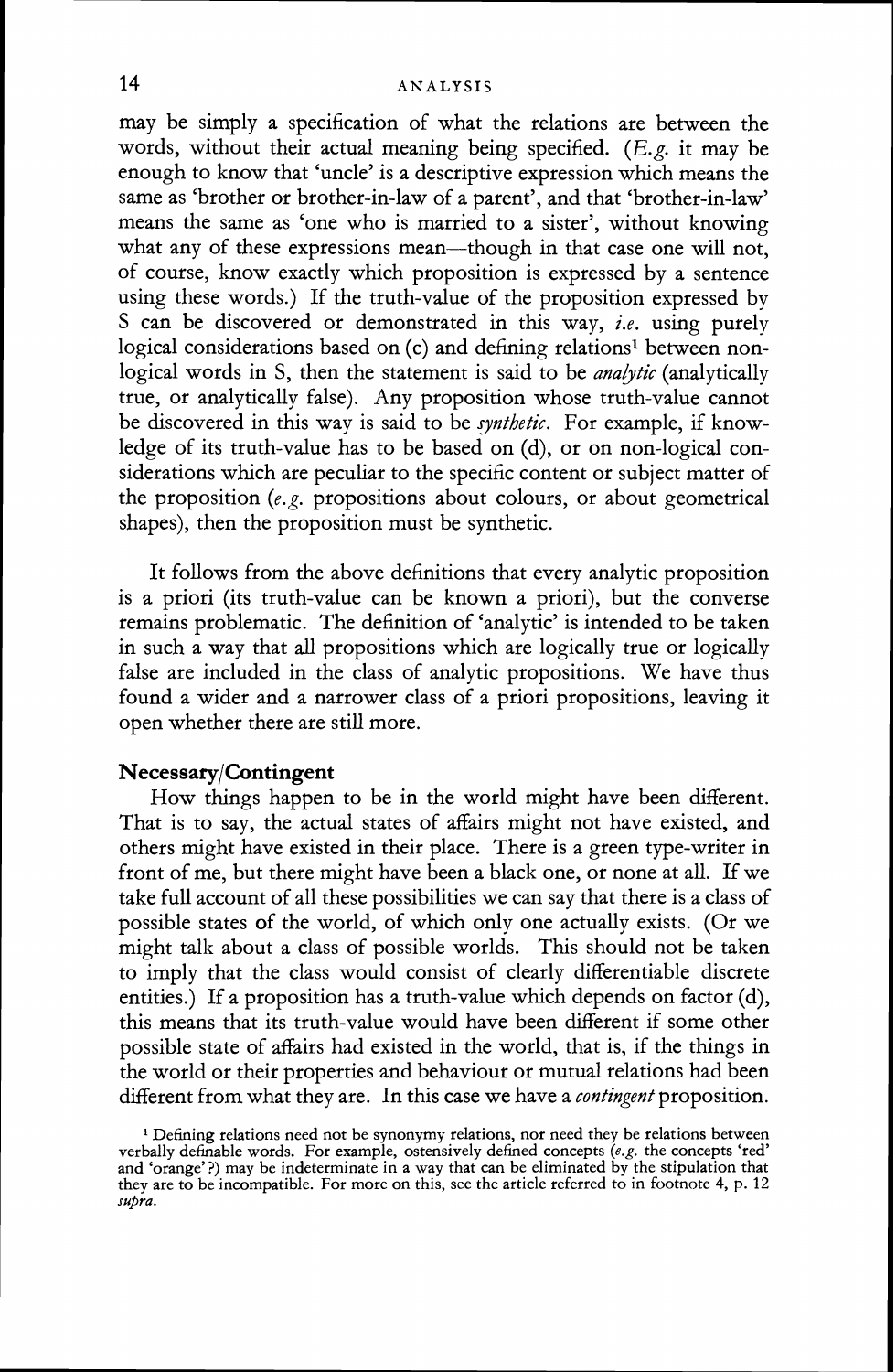On the other hand, if no state of affairs could possibly have existed in which it would have had a different truth-value, then the proposition is a necessary one  $(i.e.$  necessarily true, or necessarily false).

There is nothing in this definition to indicate the source of the necessity of such a proposition. It may have something to do with the structure of the sentence expressing the proposition being such as to determine the truth-value independently of anything else at all, let alone how things are in the world  $(e, g, \text{ logically true propositions})$ , or it may be that some limits exist to the ways in which properties and relations of objects can co-exist in one state of affairs, and that in particular every combination which would make the sentence S express a false proposition lies beyond these limits. Admittedly, the notion of necessity defined above will not be completely clear until all the possible sources of necessity have been described and classified, just as the notion of analyticity remains unclear insofar as the various kinds have not been described. But the notions are clear enough for the lines of further enquiry to be indicated. In particular, the following problems arise.

### (1) **Are all necessary propositions a priori?** Problematic.

Since it does not follow immediately from the definition of 'necessary' that a proposition which is necessarily true can be known at all, it does not follow, in particular, that it can be known without the use of the senses to examine particular things in the world. Hence it does not follow that all necessary truths can be known a priori. For example, if a proposition of mathematics which is still unproven is true, e.g. Goldbach's conjecture, then it is necessarily true, since no state of the world could make it false. But it may, in spite of being true, be unprovable, i.e. there may be no general way of establishing that it holds for all possible numbers, even if it does, and even if it can be established for each in turn. If no finite proof is discoverable to cover all cases, then the proposition is not knowable, and consequently not a priori.

## *(2)* **Are all a priori propositions necessary?** Yes.

This is not problematic, for it is clear that if the truth-value of a proposition can be known a priori, i.e. without using the senses to discover how things happen to be in the world, then the way things happen to be in the world cannot make any difference to its truth-value, and therefore it cannot be contingent, *i.e.* it must be necessary.

#### **(3) Are all a priori propositions analytic?** Problematic.

This is problematic since it does not follow from the fact that the truth-value of a proposition can be known without the use of the senses to examine particular objects and find out how things happen to be in the world, that its truth-value can be known on the basis of purely logical investigations of factor (c) and the definitional relations between the